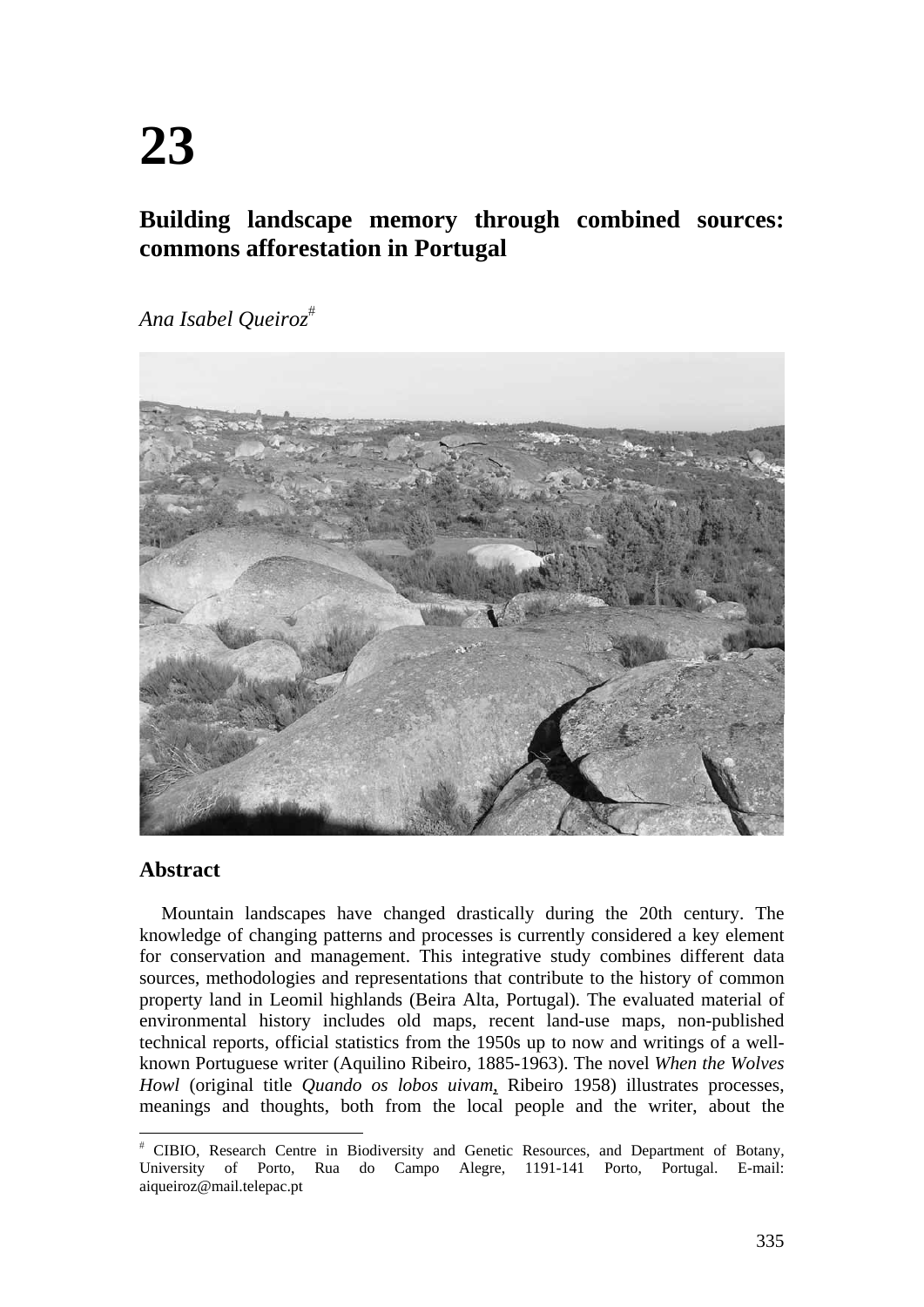appropriation of the commons and the 1950s pine-tree afforestation. The paper analyses socio-economic implications and landscape dynamics, identifying the main driving forces of landscape change and the resulting patterns. It discusses the implications of this new understanding for future management and sustainable development.

**Keywords:** environmental history; landscape management; sustainable development

### **Introduction**

In relation to landscape and memory, Lowenthal (1975) states that insights of the past embody the character of places and yet elude when dealing with the shifting present. Our ecological cognition of the landscape is improved when we are able to identify its changes (Silbernagel et al. 1997). Past interaction between humans and the environment is a key basis for interpreting the inherent complexity of nature, as well as for conservation, resource management and planning (Antrop 2005; Foster et al. 2003; Poudevigne and Baudry 2003).

Landscape is a complex concept understandable by the interaction among five dimensions: the spatial entity, the mental entity, the temporal dimension, the nexus of nature and culture, and the systemic properties of landscapes (Tress and Tress 2001). Because of that, research on landscape changes needs an integrative approach, either exploring different material sources that join disciplines, or investigating methods for combining information. When practitioners of qualitative, quantitative, analytical or interpretative approaches achieve an evolved theory, this is interdisciplinarity (Tress, Tress and Fry 2003). Yi-Fu Tuan (1979) recognizes differences between space (which is described by scientific knowledge) and place (which is about experience and meaning). He states that knowledge about space increases the appreciation of landscape, using abstractions but removing people from their personal involvement with landscape or nature.

Appleton (1975) expresses the same thoughts: the overall view of landscape and our experience of it require an essential rapprochement between arts and sciences. About "bridging the gulf between the two cultures of the sciences and the humanities" Love (1999) urges practitioners of 'ecocriticism' (i.e. ecological thinking about literature) to re-examine and reinterpret the descriptions of nature in the canonical works of the past. Some of these texts are classified as nature-writing, defined as "a form of the personal, reflective essay grounded in attentiveness to the natural world and an appreciation of science but also open to the spiritual meaning and intrinsic value of nature" (J. Elder, quoted by Armbruster and Wallace 2001, p. 2).

Several researchers have envisioned past landscapes with the use of narratives or other representations as material for ecological and geographical studies, as well as for management purposes (Debussche, Lepart and Dervieux 1999; Robertson et al. 2000; Foster 2002; Brace 2003).

'Commons' ('*baldios*' in Portuguese) are lands managed by local people who hold their rights in common. These have been traditional properties in Portugal since the Middle Ages, created by national regulations mainly for the benefit of people who did not have their own land. During the 19th and 20th centuries, the use and ownership of these lands was often a controversial subject. Among other actions, a 1938 Forest Law recognized the afforestation interest of commons in mountain areas of the centre and north, and appropriated them as State properties: villagers no longer had rights to those lands. This measure had severe impacts on landscape dynamics and on local social and economic conditions, as commons were an important component of the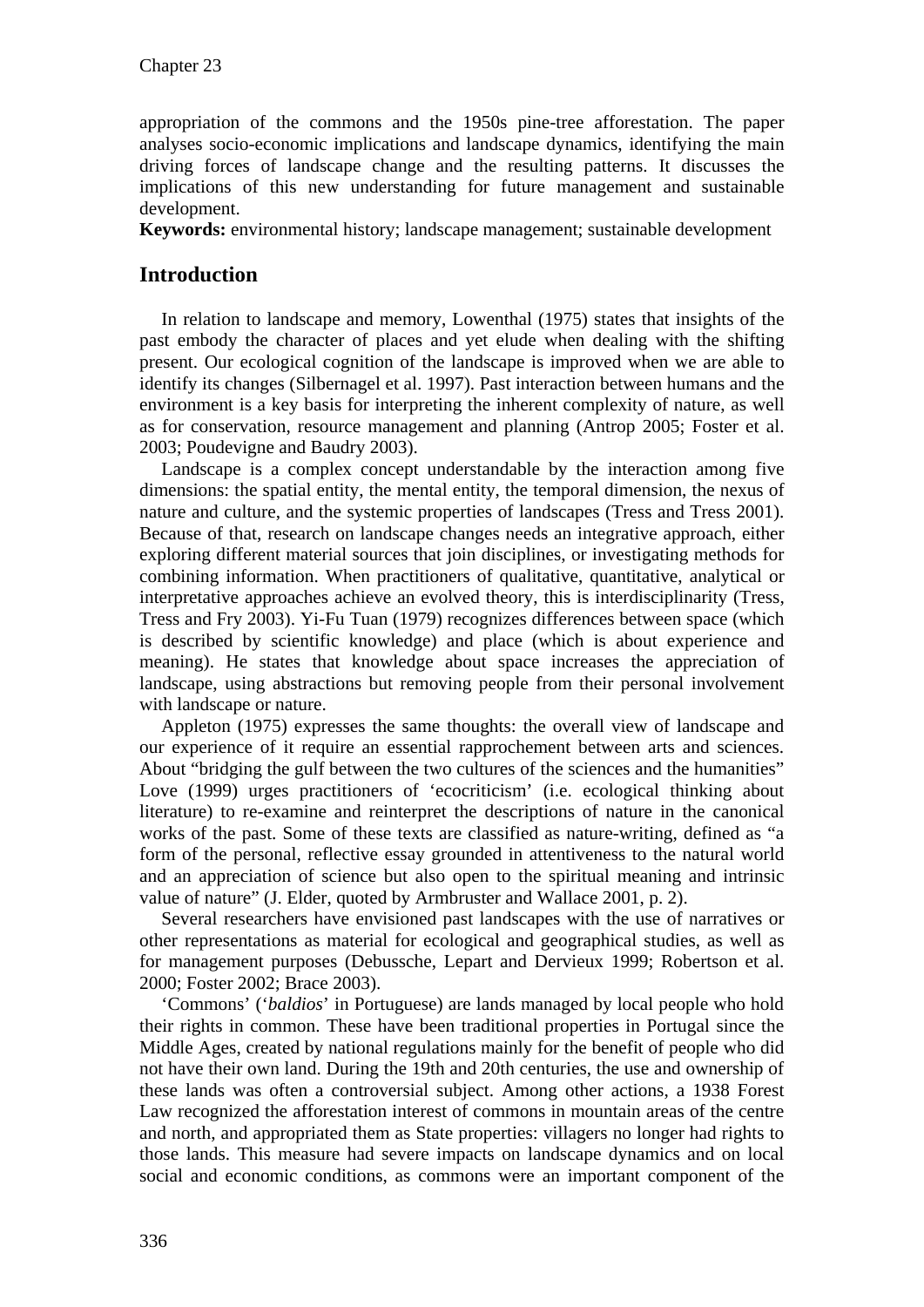poor rural economy of mountain villages, used mainly for grazing livestock and cutting brushwood. Adverse reactions from the commoners against these events of appropriation are historically testified. Existing research about the history of the commons in Portugal focused on political, social and economic subjects (Estevão 1983; Brouwer 1995). No studies interlinked these driving forces with the resulting patterns for landscape or biodiversity.

The aim of this paper is to describe the history of a specific commons area during the second half of the 20th century. This study is part of a broader research on landscape changes faced in a rural mountain area of Beira Alta (Portugal). It combines different sources of data, methodologies and representations of the same area through an integrative approach.

### **The study area**

Moimenta da Beira municipality (Beira Alta, NE Portugal) has 25% of its land in a common-property system, which represents one of the highest rates in Portugal. Within this region, a study area of 2500 ha was defined on the plateau of Leomil highlands (900 to 1000 meters a.s.l.), a very rough and rocky land, surrounded by small villages (Figure 1).



Figure 1. Map of Portugal and the location of the study area. The polygon represents the limits of the study area in the Leomil highlands (Beira Alta, Portugal). The location of the main villages around it is also shown

### **Material and methods**

Data on natural and cultural features, land use and landscape dynamics were gathered from several sources.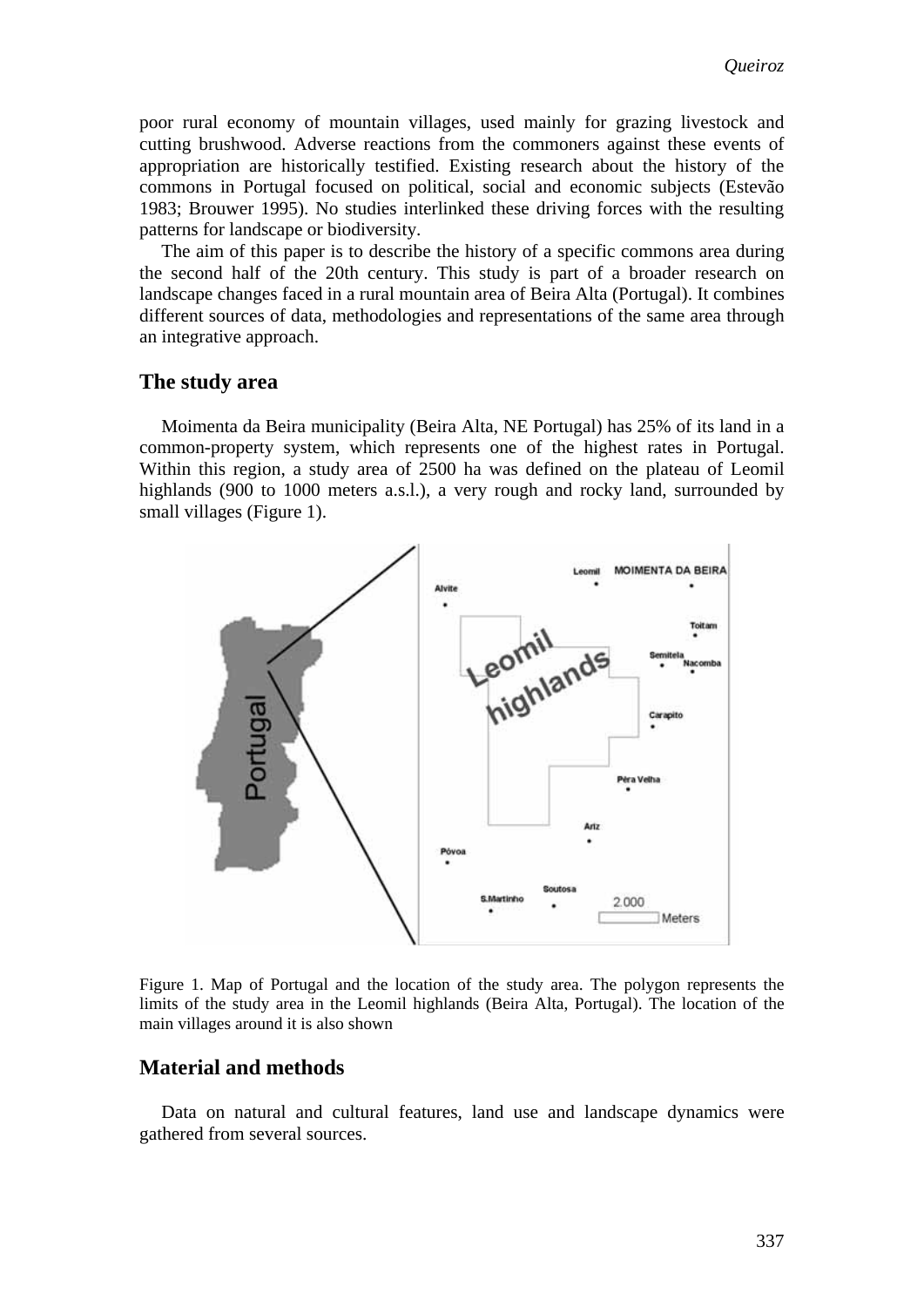#### *Quando os lobos uivam* **(1958), Aquilino Ribeiro's writing**

The writer Aquilino Ribeiro (1885-1963) was born in Beira Alta (NE Portugal) and lived in Soutosa (Moimenta da Beira) part of his life. In his numerous novels, he sensitively explored rural problems and people's characters. He offered a set of landscape descriptions, useful for approaching socio-economic issues and dealing with drivers of landscape change, such as forestry policy. His narratives also contain thoughts, meanings and values that the writer shared with the people who inspired his main characters.

*Quando os lobos uivam* (1958) is a nature-writing text about commons and the controversy of pine tree (*Pinus pinaster*) afforestation. In brief, it tells the story of a returned migrant from Brazil, Manuel Louvadeus. As Manuel arrives at his village, the implementation of a new forestry policy – the state submission of the local commons for pine-tree plantations – is starting and causing a strong negative reaction by local people.

Excerpts that mention species and describe landscapes or processes of resource exploitation were recorded and classified according to taxonomic and ecological descriptors. Attitudes, views and judgments related to nature were also retained. In this paper, citations or paraphrases refer to the English translation (Ribeiro 1963).

#### **Land-use maps**

Based on an available land-use map from the 1950s (1:25,000 scale) (SROA ca.1950), a contemporary map of the area described by Aquilino Ribeiro was built in a GIS, using ArcGis 8.1 Esri. Each parcel was classified according to land use in one of the following three classes: areas covered by farmlands (*ager*), semi-natural areas (*saltus*) and forested areas (*sylva*). Applying the same legend to a land-cover map from 1990 at the same scale (SNIG, COS 90), a comparable map was obtained in order to describe the main land changes.

#### **Statistics, reports and geographical information**

Throughout the 1950s, the State produced two main reports about that area: one with agriculture and forestry information (Lobo and Pires 1956) and another one with highlands afforestation-project areas (DGSFA 1953). Statistics for the forested areas in 1975 and burnt areas from 1980 until now, partially as digital geographical information, were obtained for the Forestry Service (DGRF, Portuguese Ministry of Agriculture). The Environmental Impact Assessment for a wind-farm plan in Leomil highlands provided flora, fauna and natural-habitat inventories (Martins 2002; Neves et al. 2002).

#### **Fieldwork**

In 2004, fieldwork checked the latest land-use changes in the study area. In particular, three large forested patches identified in the 1990 map were visited in order to confirm their present vegetation cover.

### **Results**

During the 20th century, based on documental sources analysed, one can identify three different periods in which the main shaping landscape forces were (1) agriculture and pasture, before the end of the 1950s; (2) afforestation, between 1960 and 1975; (3) wildfires after 1975. An analysis of each period is detailed below.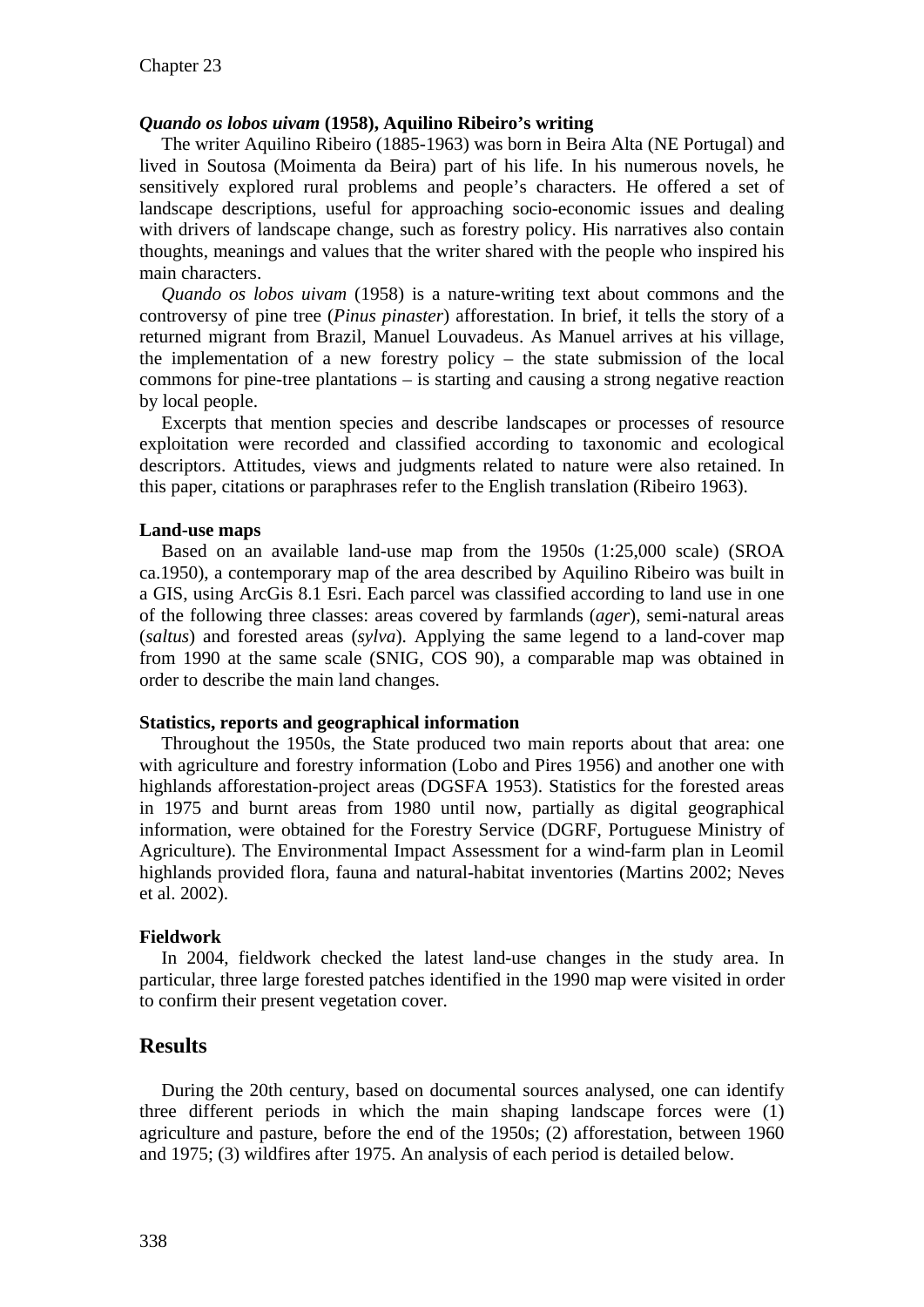#### **The period of agriculture and pasture**

Commons were complementary to private-property exploitation, characterized by small-scale farming **–** in some areas, 50% of the farms were less than 5 ha (Lobo and Pires 1956). They were also the sole land resource for the poorest people who did not have their own land: in 1950, 54.5% of the Moimenta da Beira peasants were offered a day-to-day salary as employees (Martins 1973).

In the novel, the villagers' representative summarized the situation: "It's the highlands which give us milk and wool because it's there we graze our livestock. And as for timber, if we who live here on the horns of the moon did not have the highlands at our disposal, we would die of cold in winter" (p. 45). Brushwood was also a key element taken in the commons. Used during winter to cover the stable floors, it was distributed and integrated in the fields' soil as almost the sole fertilizer. The brushwood-cutting activity is described as an intense exploitation of the resource: "Nothing escapes the sharp, scythe-like edge of the hoe" (p. 133). The text suggests that a cut-grow cycle dominates the *saltus* land-use dynamics.

During the 1950s, *saltus* covered 82% of the area; *ager* (mostly represented by poor agricultural lands, typically rye) represents 17%; *sylva* is less than 1% (Figure 2a).



Figure 2. Land use ca 1950 (left) and 1990 (right) in the plateau of Leomil highlands (Beira Alta, Portugal). *Ager* (white patches) corresponds to farmland, *saltus* (light-grey patches) corresponds to semi-natural areas, *sylva* (dark-grey patches) corresponds to forested areas. Areas 1, 2 and 3 represent the biggest forest patches in 1990

The State considered this area 'unproductive' land. Local poverty, water supply constraints and soil erosion justified the massive forestation with pine trees (DGFSA 1953), which was also believed to produce "climatic and health improvements" (p. 43). The writer spoke against the measure: "If you plant trees on the highlands you may be sure that you will dangerously unbalance the highlanders' way of life" (p. 43). But his arguments were not against the afforestation itself but about the method: "State should raise the level of development of the villages to such a degree that, instead of looking like plundering the poverty of the highlanders, afforestation would seem an imperative and a way forward into a better and more progressive life" (p. 193-194). Aquilino Ribeiro's descriptions also pointed out the natural value of the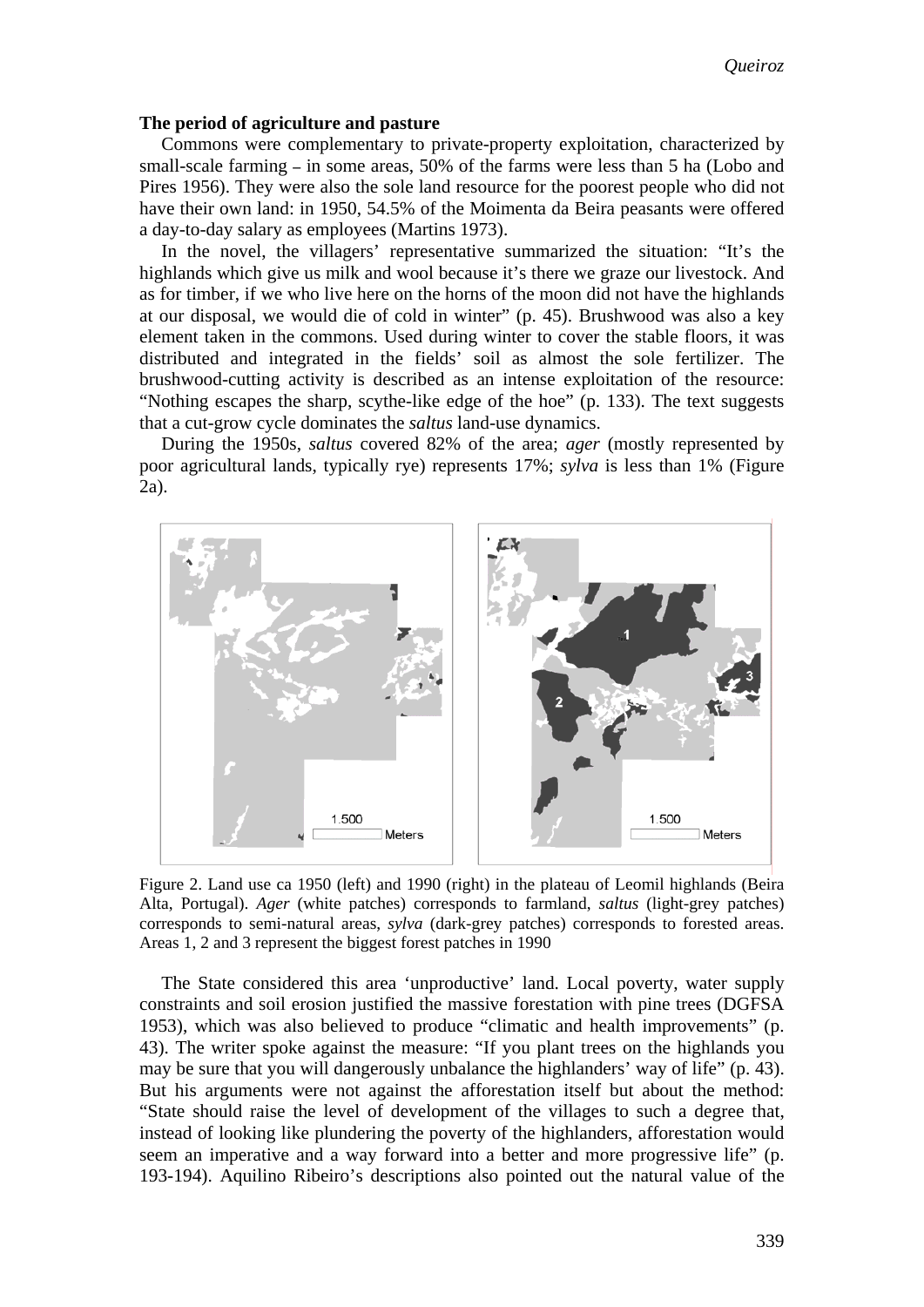area, namely the richness in small game species that benefit from the mosaic of open lands. Hunting and poaching were described as common activities. All the bird species (with one exception) Aquilino Ribeiro described were recently confirmed in agricultural fields or rocky habitats of Leomil highlands (Neves et al. 2002). The wolf (*Canis lupus*), extensively mentioned by the writer, was very common 50 years ago and can still be found in the area, but it lives in a critically endangered population of less than 10 individuals (I. Barroso, pers. comm.).

### **The period of afforestation**

Afforestation occurred mostly through sowing pine seed and reached an important proportion of the commons territory: 30 to 50% of the commons area and 13 to 22 % of total municipality area (DGSFA 1953). In the Leomil highlands, it began in 1956 – only two years before the publication of *When the Wolves Howl* – and finished in 1972, covering 5957 ha with pine trees (Rego 2001). According to the official inventory of forested areas, Moimenta da Beira municipality had 6449 ha of forested area (29.3%) in 1974 (DGRF, Portuguese Ministry of Agriculture), which suggests woodlands then covered most of the Leomil highlands.

Such large-scale landscape change had relevant social and demographic consequences. In the last 50 years, population decreased by 30% in the Moimenta da Beira municipality (INE 1960; 2001), due to migration to other European countries (France and Switzerland), partly as a consequence of the resulting worsening of living conditions. Because of its long duration and the extensive area affected, Estevão (1983) considered this forestation programme a hastening factor in the changing process that took place in the rural mountain communities.

Afforestation also had direct and indirect ecological impacts, changing landscape and affecting species distribution and abundance. Previously, pine forest existed mainly in small patches of some units to tens of hectares around villages. In the 1960s, more extended patches were planted in the highlands, and some agricultural fields and pastures too were partially abandoned due to the demographic decrease of villages. This new design led to a decrease of biological diversity. Bird-breeding assemblages studied in Montpellier (France) (Preiss, Martin and Debussche 1997) show that where the cover of woody plants increased significantly, open-habitat Mediterranean bird species decreased, and the increase in wooded areas favours a pool of forest species widespread in Western Europe. Similar conclusions were reached by Moreira et al. (2001) in Minho (Portugal): many of the species with narrow niche breadth (specialists) were associated with agricultural areas and deciduous forests; conifer forests have a low richness and diversity: only burnt areas or scrublands have a lower diversity.

### **The period of wildfires**

The cumulative result of massive afforestation and wildfires is shown in Figure 2. In 1990, s*altus* was still the most extensive land-use category (58.2%), although it lost 23.2% of its area to forested areas; *sylva* represents 27.4 %; *ager* represents 14.2%). The large increase in forest cover could be explained by 23.2% of the 1950 *saltus* area and 4.1% of the 1950 *ager* area having changed. Areas signalled by 1, 2 and 3 constitute large pine-tree patches of 410, 115 and 53 ha, respectively.

None of the material compiled for the 1950s mentions fire, neither as a regional or local constraint nor as a common practice. However, Aquilino Ribeiro envisaged the role of wildfires in the future of that area. Close to the novel's end, an impressive description of an extensive fire seems a premonitory picture of what would occur two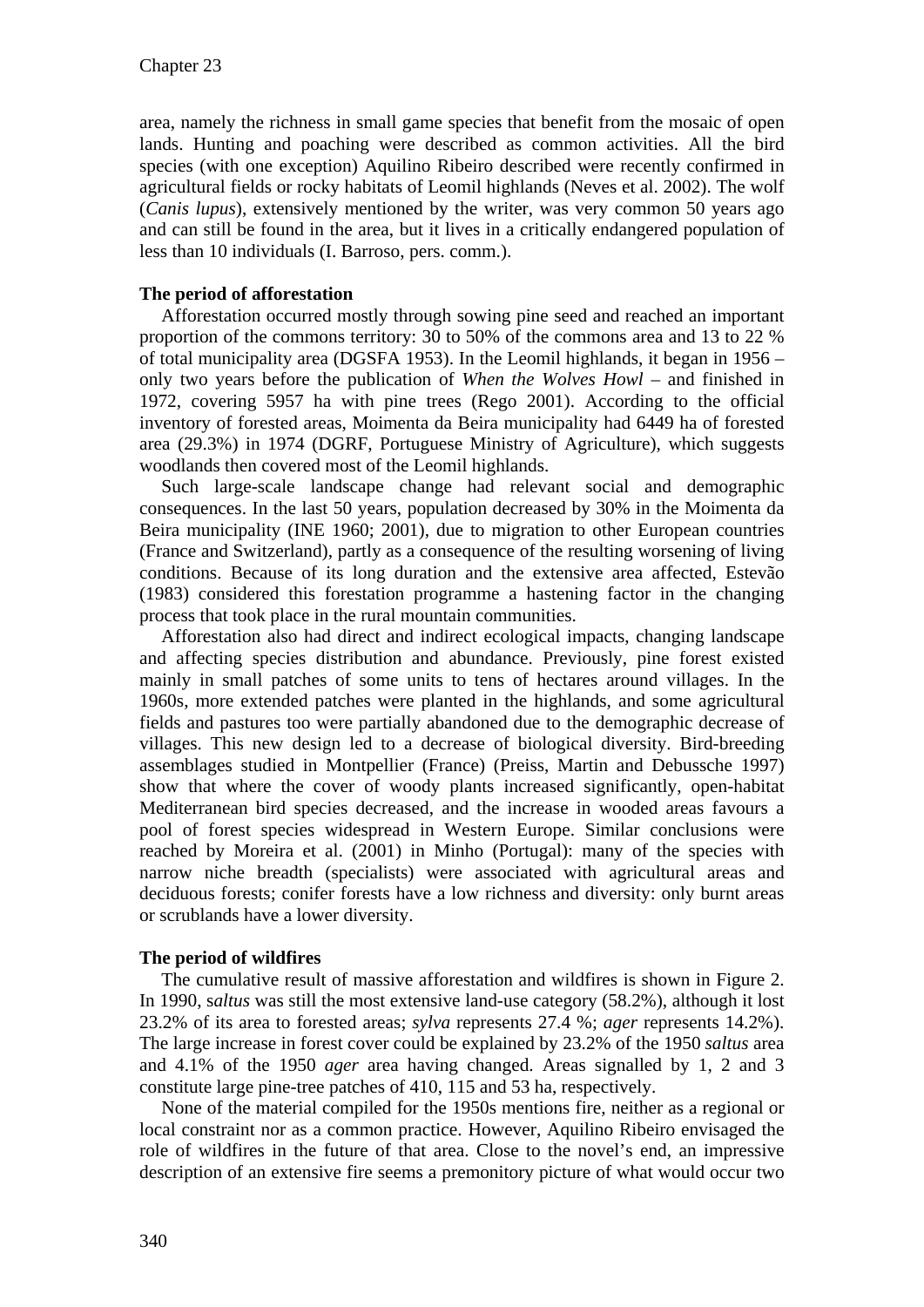or three decades later: "The nightfall the Milhafres highlands was a frightful sea of flames. The heat was suffocating and the first ashes were already polluting the atmosphere, exhaling poisonous fumes that it hurt to breathe" (p. 282)*.*

The statistics of burnt areas in the Moimenta da Beira municipality (only available since 1980) record large fires (>200 hectares) in 1982 (270 hectares), 1984 (408 hectares), 1985 (1062 hectares), 1986 (232 hectares) and 1989 (1473 hectares). After 1990, available digital geographical information allows a view of the impact of wildfires in the study area (Figure 3). Fires occur mainly in *saltus* and *sylva* whereas *ager* is burnt less frequently. Today's landscape is profoundly shaped by the firereturn cycle that destroyed the design imposed by the afforestation policy of the 1950s.



Figure 3. Burnt areas in Leomil highlands (Beira Alta, Portugal) between 1990 and 2002. Patches with different patterns represent burnt areas in each year (adapted from DGRF, Portuguese Ministry of Agriculture)

Currently, none of the forest patches identified in the 1990s map exists. These areas are currently covered with low shrublands with scattered pine trees and recovered bushes of *Quercus pyrenaica*. An open stony land, with a few small seminatural pastures and dry crop fields, dominates the plateau landscape. Valuable grassland and shrubland habitats from the EU Habitats Directive were recently identified in the area (Martins 2002).

### **Discussion**

Combining different information sources from the same time period and geographical area did not result in a set of alternative or opposite facts but in a complementary historical description achieved by joining coherent information details. Maps contributed with quantitative information about landscape patterns, a high vertical panoramic view, a fixed scale and a fixed date for each image; the other sources (particularly the literary texts) dealt also with landscape processes, place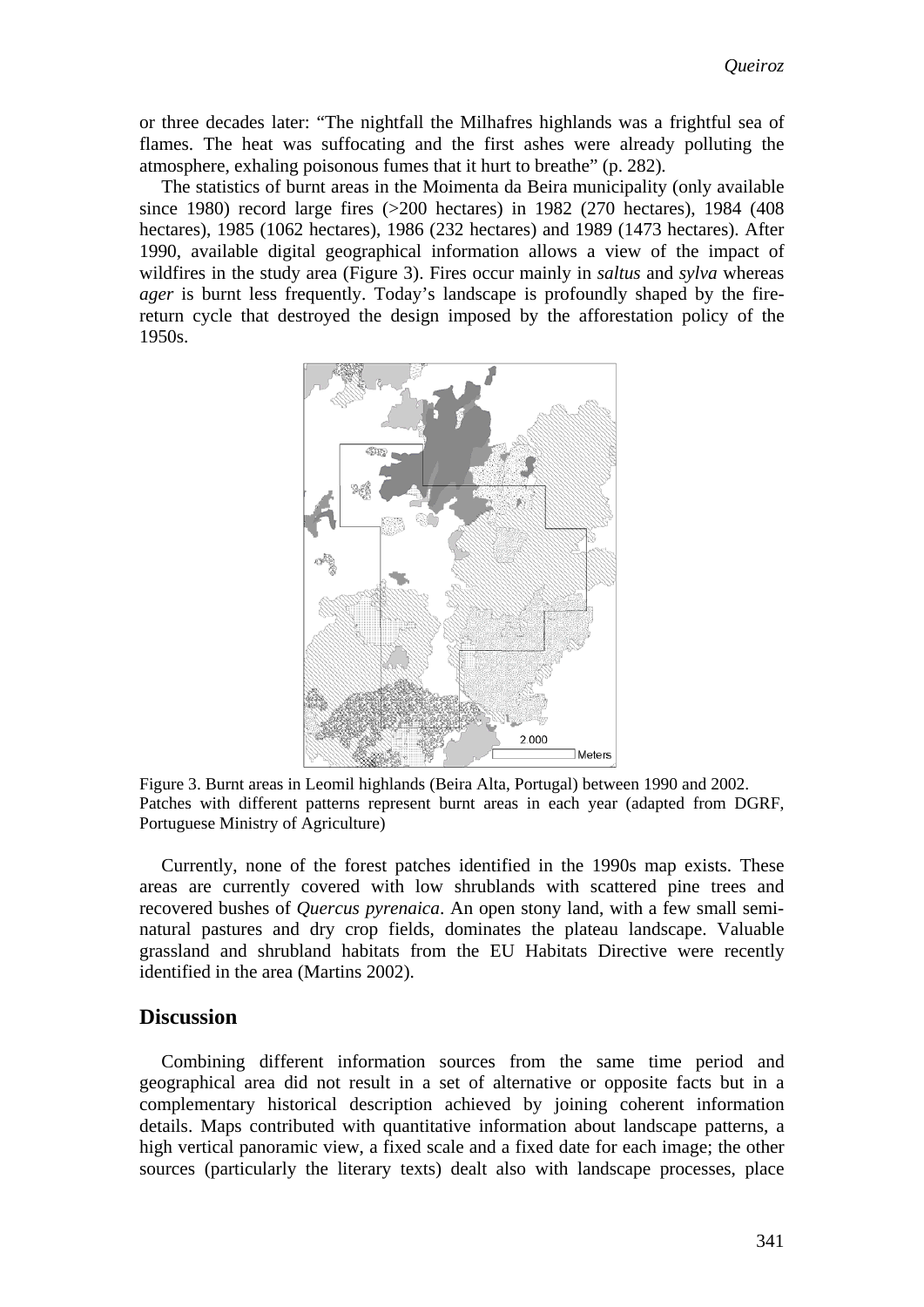meanings, sensorial perception including visual reading, 'soundscapes' and 'smellscapes'.

If maps were the sole source of information, only landscape patterns were analysed and it could be concluded that the current landscape is similar to that of the 1950s. But in spite of similar patterns, different processes have shaped these landscapes. In the past, farmers and livestock maintained open fields. Currently, wildfires act as the substitute for the former agents of clear-cut vegetation. *When the Wolves Howl* symbolically links the controversy of the commons to the Moimenta da Beira region. Its importance lies not only in recording natural, social or political facts but in retaining the interlinked processes that were drivers of landscape change in Beira Alta during the 20th century: decrease in pasturing and livestock occupancy of the highlands, pine afforestation, migration of residents and wildfires. Traditional land use and stories of controversy and the mobilization of populations maintain a strong sense of place, explaining the local people's attachment to the common property. The memory of Aquilino Ribeiro is still there in many local stories and places: e.g., a cave used as a hiding-place by the writer, or the appropriation of *Terras do Demo*, the title of a novel (which means 'Devil's land'), to designate such a different range of things as a social game area, a local wine, a restaurant and a regional newspaper.

All over the world, a set of natural damages and overexploitation characterize the last century's history of the commons. Hardin (1977) argued that only by "closing the commons" could Earth be protected. That understanding found its expression in the environmentalists during the 1970s but is no longer generally accepted or a relevant concern in relation to European countryside. The above narrative, which describes an overexploitation of land resources in the 1950s (by intense pasture and agriculture in extremely poor and vulnerable soils), reinforces the socio-economic and political importance of involving local people in the decision-making and it warns of the harmful consequences of massive forestation with the pine tree in that biogeographic region.

In Portugal, commons controversy still appears from time to time but it is no longer a central subject on the political agenda. However, the countryside faces a challenging future. National legislation grants the management task of the common properties to a council of community members (now, parish elected authorities) but the extinction of commons status could be imposed after three years of 'ostensive abandonment'. Ecological thinking about the landscape should raise awareness of the importance of participatory planning in mitigation measures on the effects of abandonment, scrub encroachment, the establishment of fire-prone environments, and the conservation of local wealth and nature.

A broader sustainable development strategy should guarantee the maintenance of villages and the quality of life of their inhabitants and, at the same time, the preservation of rural heritage. Aquilino Ribeiro and his 'literary landscape' are cultural values of this area, which people and authorities could emphasize in local management, for example, in promoting tourism and leisure activities. Areas that constitute extensive common properties have an opportunity to use knowledge from their history and benefit from the non-allotment and the common-property system to make resource management decisions jointly. Still, nature conservation, archaeological protection and valuation, social hunting, forestation, pasturing and the establishment of wind farms are newly proposed opportunities for the plateau of the Leomil highlands. Local, national and even global options will determine the future of this landscape. As Bowman (2001, p. 558) wrote, "past, present and future landscapes are fluid in response to human actions, perceptions and choices".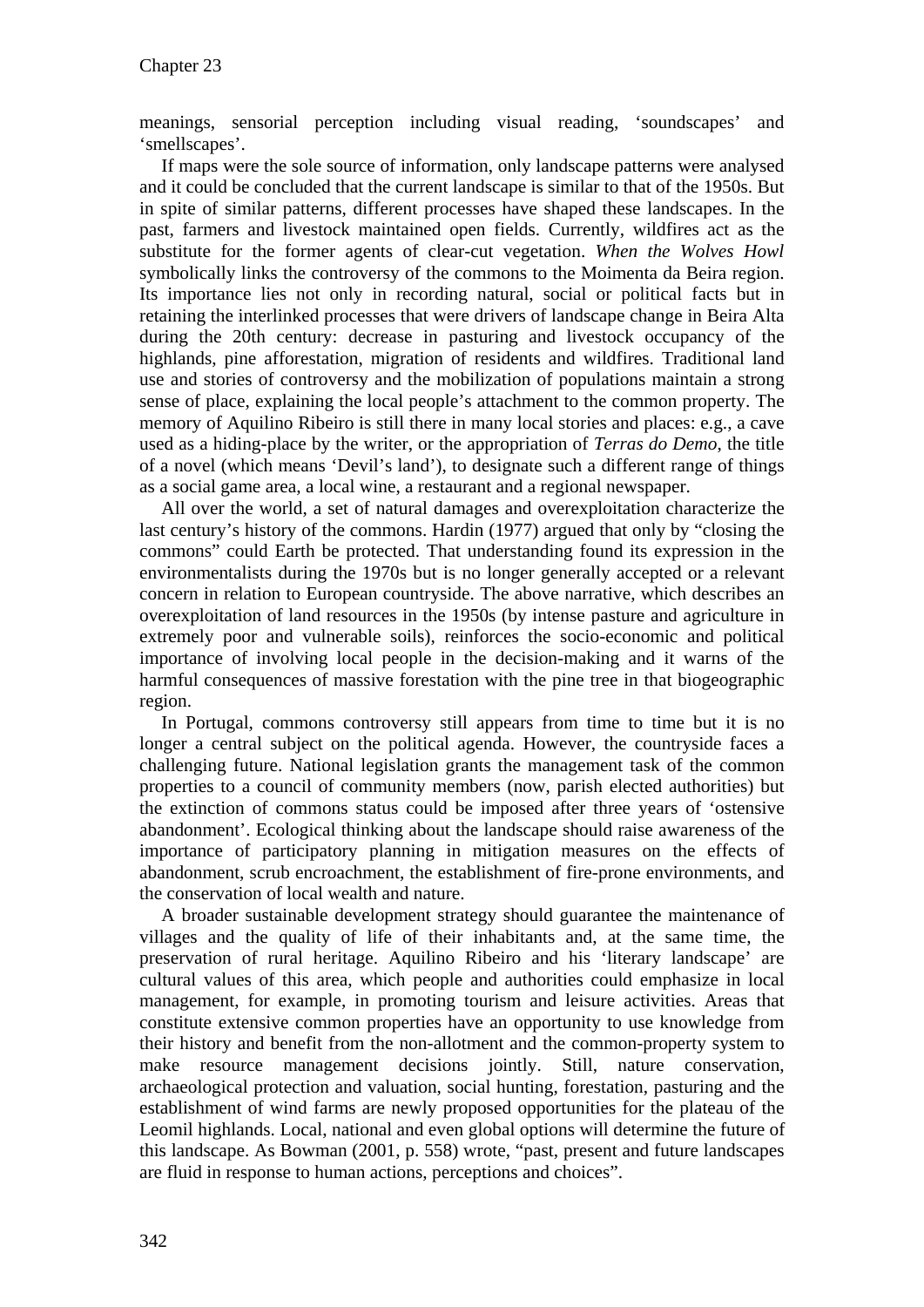### **Acknowledgements**

This study is part of the PhD project "Literatura e memória ecológica – Contribuição para a História Ambiental da Beira Alta", supported by the National Foundation for Science and Technology of Portugal (FCT, BD 8132/2002). Thanks are due to Maria Teresa Andresen for supervising, Miguel Repas for his patient help with GIS, Francisco Moreira for daily enthusiastic support and text revision, and Tonia Payne for language and grammar improvements. Janet Silbernagel and Gunther Tress, my dedicated tutors, very much helped in reorganizing and improving an early version of the manuscript. All are gratefully acknowledged.

### **References**

- Antrop, M., 2005. Why landscapes of the past are important for the future. *Landscape and Urban Planning,* 70 (1/2), 21-34.
- Appleton, J., 1975. *The experience of landscape*. Wiley, Chichester.
- Armbruster, K. and Wallace, K., 2001. *Beyond nature writing: expanding the boundaries of ecocriticism*. University Press of Virginia, Charlottesville.
- Bowman, D., 2001. Future eating and country keeping: what role has environmental history in the management of biodiversity? *Journal of Biogeography,* 28 (5), 549-564.
- Brace, C., 2003. Envisioning England: the visual in countryside writing in the 1930s and 1940s. *Landscape Research,* 28 (4), 365-382.
- Brouwer, R., 1995. Baldios and common property resource management in Portugal. *In:* Dembner, S.A. ed. *Common property forest resource management*. FAO, Rome, 37-41. Unasylva no. 180. [http://www.fao.org/documents/ show cdr.asp?url\_file=/docrep/v3960e/v3960e07.htm]
- Debussche, M., Lepart, J. and Dervieux, A., 1999. Mediterranean landscape changes: evidence from old postcards. *Global Ecology and Biogeography,* 8 (1), 3-15.
- Estevão, J., 1983. A florestação dos baldios. *Análise Social* (77/78/79), 1157-1260.
- Foster, D., Swanson, F., Aber, J., et al., 2003. The importance of land-use legacies to ecology and conservation. *Bioscience,* 53 (1), 77-88.
- Foster, D.R., 2002. Thoreau's country: a historical-ecological perspective on conservation in the New England landscape. *Journal of Biogeography,* 29 (10/11), 1537-1555.
- Hardin, G. and Baden, J., 1977. *Managing the commons*. Freeman, San Francisco.
- INE, 1960. *X recenseamento geral da população. Tomo I, vol 1*. Instituto Nacional de Estatística, Lisboa.
- INE, 2001. *Censos 2001. XIV recenseamento geral da população*. Instituto Nacional de Estatística, Lisboa.
- Love, G.A., 1999. Ecocriticism and science: towards consilience? *New Literary History,* 30 (3), 561-576.
- Lowenthal, D., 1975. Past time present place: landscape and memory. *The Geographical Review,* 65 (1), 1-36.
- Martins, J.S., 1973. *Estruturas agrárias em Portugal Continental. Vol I*. Prelo, Lisboa. Biblioteca de Economia no. 13.
- Moreira, F., Ferreira, P.G., Rego, F.C., et al., 2001. Landscape changes and breeding bird assemblages in northwestern Portugal: the role of fire. *Landscape Ecology,* 16 (2), 175-187.